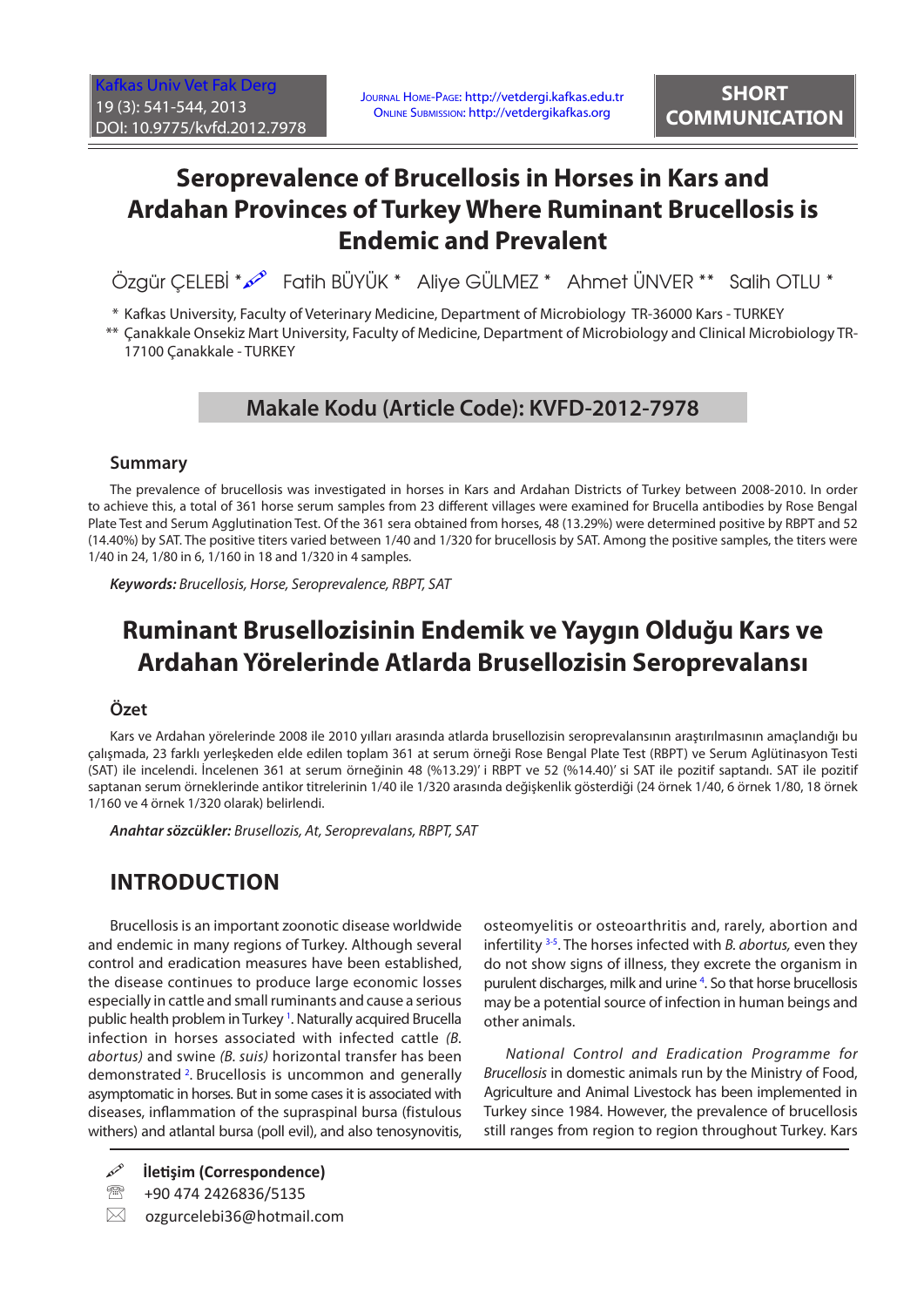and Ardahan regions have about 650.000 cattle, 230.000 sheep, 17.000 goats and 12.000 horses population mainly raised on family-operated farms and human population in these regions is 406.000 and 75% of them deal with animal husbandry. It can be expressed that almost every farmer has also a horse kept together with the farm animals in these regions used especially for purposes of harvesting and transporting of crops in July and August. In addition, they are commonly used in racing games and for other recreational purposes for the rest of the year during which no agricultural activities are carried out <sup>[6](#page-2-0)</sup>. The prevalence of brucellosis in cattle, Turkey was investigated previously and the most prevalent figures with 20.8% and [7](#page-2-0).9%<sup>7</sup> were reported from Kars and Ardahan Provinces, respectively that located in the Northeast Anatolia Region of Turkey. However, no research has been conducted in horses from these two regions.

In this study, we aimed to determine seroprevalence of brucellosis in horses in the Kars and Ardahan district by RBPT and SAT, where ruminant brusellosis is endemic and prevalent.

### **MATERIAL and METHODS**

#### *Horse Serum Samples*

This study was carried out between January 2008 and January 2010. A total of 361 horse serum samples from 23 different villages were evaluated for brucellosis in Kars and Ardahan Provinces in Northeast Anatolia Region of Turkey *(Fig. 1)*. The animals were treated according to the Animal Care and Use Regulation (European Convention for the Protection of Vertebrate Animals Used for Experimental and Other Scientific Purpose). Horses are traditionally raised together with cattle, sheep and other animals in the same stable in these provinces. Native breed horses investigated in this study aged between 3-8 years and approximately 10 ml of blood samples from each horses were taken and transported to the Laboratory of Microbiology Department, Faculty of Veterinary Medicine, Kafkas University. The serum samples were kept at -20°C until tested.

#### *Serological Detections of Brucella Antibodies*

Rose Bengal Plate Test (RBPT) and Serum Agglutination Test (SAT) were used to detect Brucella antibodies for all serum samples. *Brucella abortus* antigen used in the study for both RBPT and SAT was obtained from Pendik Veterinary Control and Research Institute, Istanbul. The RBPT and SAT were carried out according to the method described by Alton et al.<sup>8</sup>[.](#page-3-0) In RBPT, 25 µl of antigen was mixed with an equal volume of horse serum on a clean glass slide and examined for agglutination after 4 min. In SAT, 0.5 ml of Brucella SAT antigen was added to 0.5 ml of each serum sample serially diluted in 1:10, 1:20, 1:40, 1:80, 1:160 and 1:320. The mixture was incubated at 37ºC overnight. The agglutination ++ and stronger, observed in sera at dilution 1:40 and higher, was considered to be positive <sup>[3](#page-2-0)</sup>.

### **RESULTS**

Of the 361 sera obtained from horses, 48 (13.29%) were determined positive by RBPT and 52 (14.40%) by SAT. The positive titers varied between 1/40 and 1/320 for brucellosis by SAT. Among the positive samples, the titers were 1/40 in 24, 1/80 in 6, 1/160 in 18 and 1/320 in 4 samples. Number and results of the distribution of the samples according to regions are given in *[Table 1](#page-2-0)*.

### **DISCUSSION**

Brucellosis is prevalent in some middle-eastern countries such as Iran, Iraq, Saudi Arabia, Egypt, Syria, Pakistan and



**Fig 1.** Map of Turkey and geographical location of Kars and Ardahan Districts

**Şekil 1.** Türkiye haritası ve Kars ile Ardahan illerinin coğrafi konumu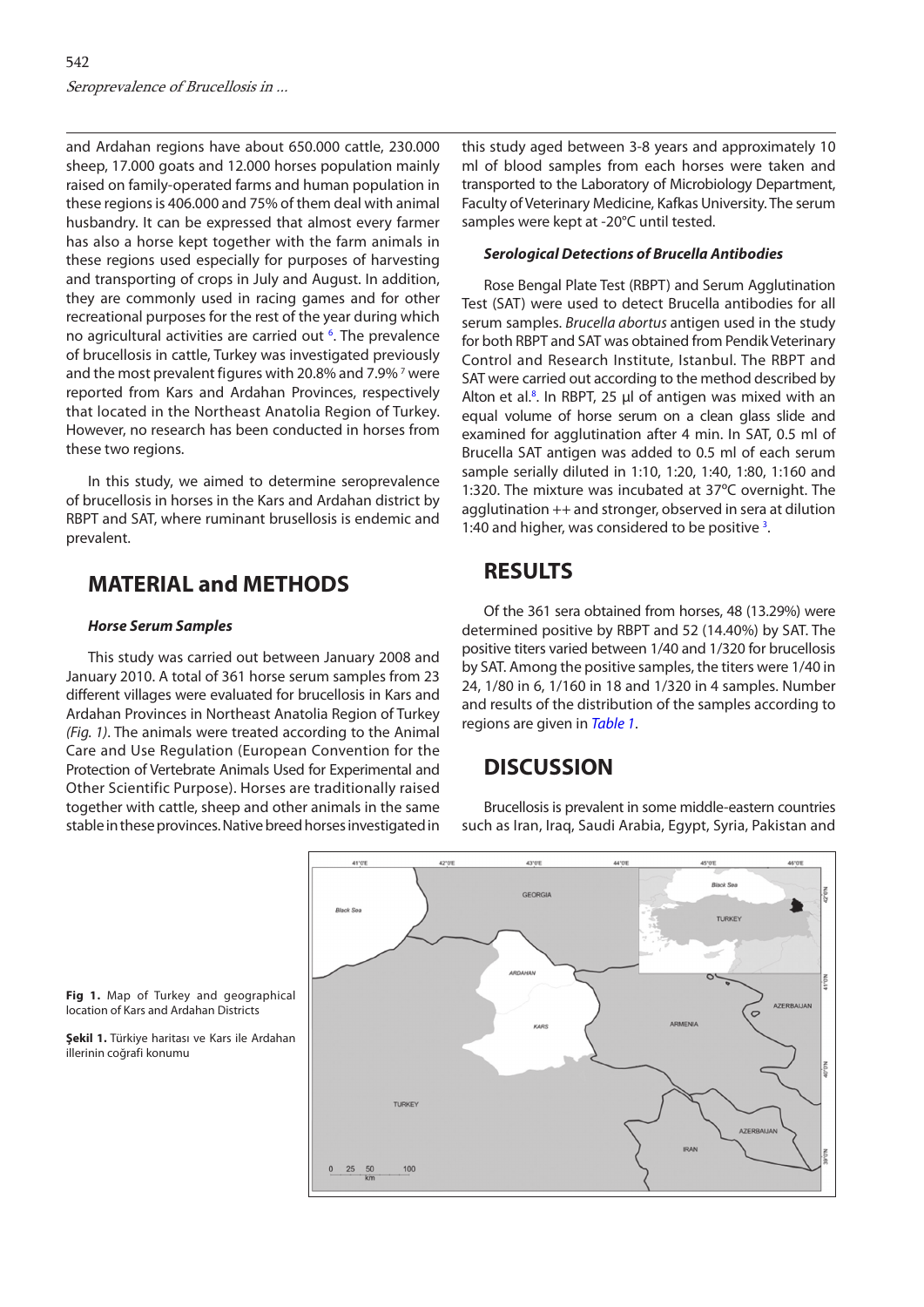<span id="page-2-0"></span>*Table 1. Provinces, number and results of the horse serum samples analyzed by RBPT and SAT Tablo 1. At serum örneklerinin RBPT ve SAT sonuçları*

| <b>Tablo 1:</b> At seram onleatermin nor TVE SAT somaçıdır |                                    |                                                          |               |                 |               |                 |       |                 |       |
|------------------------------------------------------------|------------------------------------|----------------------------------------------------------|---------------|-----------------|---------------|-----------------|-------|-----------------|-------|
| <b>Province</b>                                            | <b>Number of</b><br><b>Samples</b> | Assay and Numbers of Positive and Negative Serum Samples |               |                 |               |                 |       |                 |       |
|                                                            |                                    | <b>RBPT</b>                                              |               |                 |               | <b>SAT</b>      |       |                 |       |
|                                                            |                                    | <b>Positive</b>                                          |               | <b>Negative</b> |               | <b>Positive</b> |       | <b>Negative</b> |       |
|                                                            |                                    | $\mathbf n$                                              | $\frac{0}{0}$ | $\mathbf n$     | $\frac{9}{6}$ | $\mathbf n$     | $\%$  | $\mathbf n$     | $\%$  |
| <b>Kars</b>                                                | 225                                | 31                                                       | 13.77         | 194             | 86.23         | 33              | 14.66 | 92              | 85.33 |
| Ardahan                                                    | 136                                | 17                                                       | 12.50         | 119             | 87.50         | 19              | 13.97 | 117             | 86.02 |
| <b>Total</b>                                               | 361                                | 48                                                       | 13.29         | 313             | 86.71         | 52              | 14.40 | 309             | 85.60 |

some south-eastern European countries. Turkey borders with several of these countries and is situated within this geography. Therefore, Turkey lies within the risky area between Middle East and Europe.

Turkey has a relatively large area and is divided into seven geographical regions. Various prevalence rates of brucellosis have been reported for human, cattle and sheep population from different parts of Turkey. However, there are few researches conducted for the determination of the prevalence of brucellosis in horses. In a study from Hakkari region, Eastern part of Turkey, 9.5% Brucella seropositivity was reported for horses with RBPT and presence of anti *B. abortus* antibodies was confirmed by SAT [9](#page-3-0) . Solmaz et al.[10](#page-3-0) reported a seroprevalance of 60.59% (123/203) in horses raised in Van province of East Turkey by RBPT and out of these 123 positive serum samples 98 (79.67%) showed 1/40 or higher titers by SAT. The result of another study on horse brucellosis in Southeast Turkey was 13.68 and 0.51% by RBPT and SAT, respectively [11.](#page-3-0) If we take a look at the situation in neighbouring countries; in a study conducted in North-East of Iran, the seroprevalence of brucellosis was determined as 2.5% in horses by RBPT and SAT [12.](#page-3-0)In another study seroprevalence of brucellosis on 393 sera of horses in Iraq has been found to be 16.28% by RBPT but nine of them were found positive by SAT <sup>13</sup>. Wadood et al.<sup>14</sup> determined the disease's seroprevalence in horses in and around Fisalabad- Pakistan, as 20.7 and 17.7% by RBPT and SAT, respectively. In another study, Abo-Shehada [15](#page-3-0) determined the corresponding figures for horses and donkeys in Jordan as 1% and 8.5%, respectively.

In the current study, the seroprevalence of brucellosis was determined to be 48 (13.29%) by RBPT and 52 (14.40%) by SAT in 361 horse serum samples. The results of our study and the studies mentioned above show that horse brucellosis is very common in both the some regions of Turkey and the Middle East which is also a common case for other animal species like cattle and sheep. In previous studies performed in our laboratory in the same region, the seroprevalence of brucellosis was determined to be 32.92% by RBPT and 34.64% by SAT in 407 serum samples of cattle collected from the herds with a history of abortions and 32 (13%), 35 (14.22%) and 44 (17.88%) of the farmers' sera were found positive for brucellosis by RBPT, SAT and ELISA, respectively<sup>1</sup>. In addition, the culture isolation of the organism supported these serological findings. As the previous results in the region from our laboratory, Sahin et al.[16](#page-3-0) isolated *B. abortus* from 48 (32.21%) of 149 lung samples and stomach contents of the aborted cattle fetuses. Therefore, these findings in horses were not surprising. Since no clinical or microbiological examination was performed on the horses, the ratio of active infection on seropositive animals cannot be determined. However there are several reports about isolation of *B. abortus* from infected horses [17,18.](#page-3-0) The results of this study show that there is a need for further clinical and microbiological studies on horse brucellosis and a possible clonal relationship among different *B. abortus* isolates from these two regions should be verified by molecular typing methods. Nonetheless, when considering the possibility of risk for Brucella transmission from horses to humans (especially horse riders, caretakers, farmers and veterinarians) as well as to other animals, horses should be avoided to raise together with other farm species. These issues are suggested to be taken into account for determining strategies for Brucella control and eradication programs.

#### **REFERENCES**

**1. Otlu S, Sahin M, Atabay H, Unver A:** Serological investigations of Brucellosis in cattle, farmers and veterinarians in the Kars district of Turkey. *Acta Vet Brno*, 77, 117-121, 2008.

**2. Mair TS, Divers TJ:** Brucellosis in the Horse. Equine Veterinary Education -Peer- Reviewed Book. Infectious Diseases of the Horse. pp. 275-289, Mereworth, UK, 2009.

**3. Denny HR:** Brucellosis in the horse. *Vet Rec*, 90, 86-90, 1972.

**4. Denny HR:** A review of brucellosis in the horse. *Equine Vet J*, 5, 121-125, 1973.

**5. McMillan AP, Baskerville A, Hambleton P, Corbel MJ:** Experimental *Brucella abortus* infection in the horse: Observations during the three monts following inoculation. *Res Vet Sci*, 33, 351-359, 1982.

**6. Kırmızıbayrak T, Aksoy AR, Tilki M, Saatci M:** An investigation on [morphological characteristics of Turkish Native Horses in Kars Region.](http://vetdergi.kafkas.edu.tr/extdocs/10_1/69_72.pdf)  *Kafkas Univ Vet Fak Derg*, 10, 69-72, 2004.

**7. Anonymous:** Prevalence of brucellosis in cattle in different provinces in Turkey. **In,** Report of Prevention Programme for Animal Diseases. Ministry of Agriculture of Turkey. Ankara, p. 33, 2006.

**8. Alton GG, Jones LM, Angus RD, Verger JM:** Techniques for Brucellosis